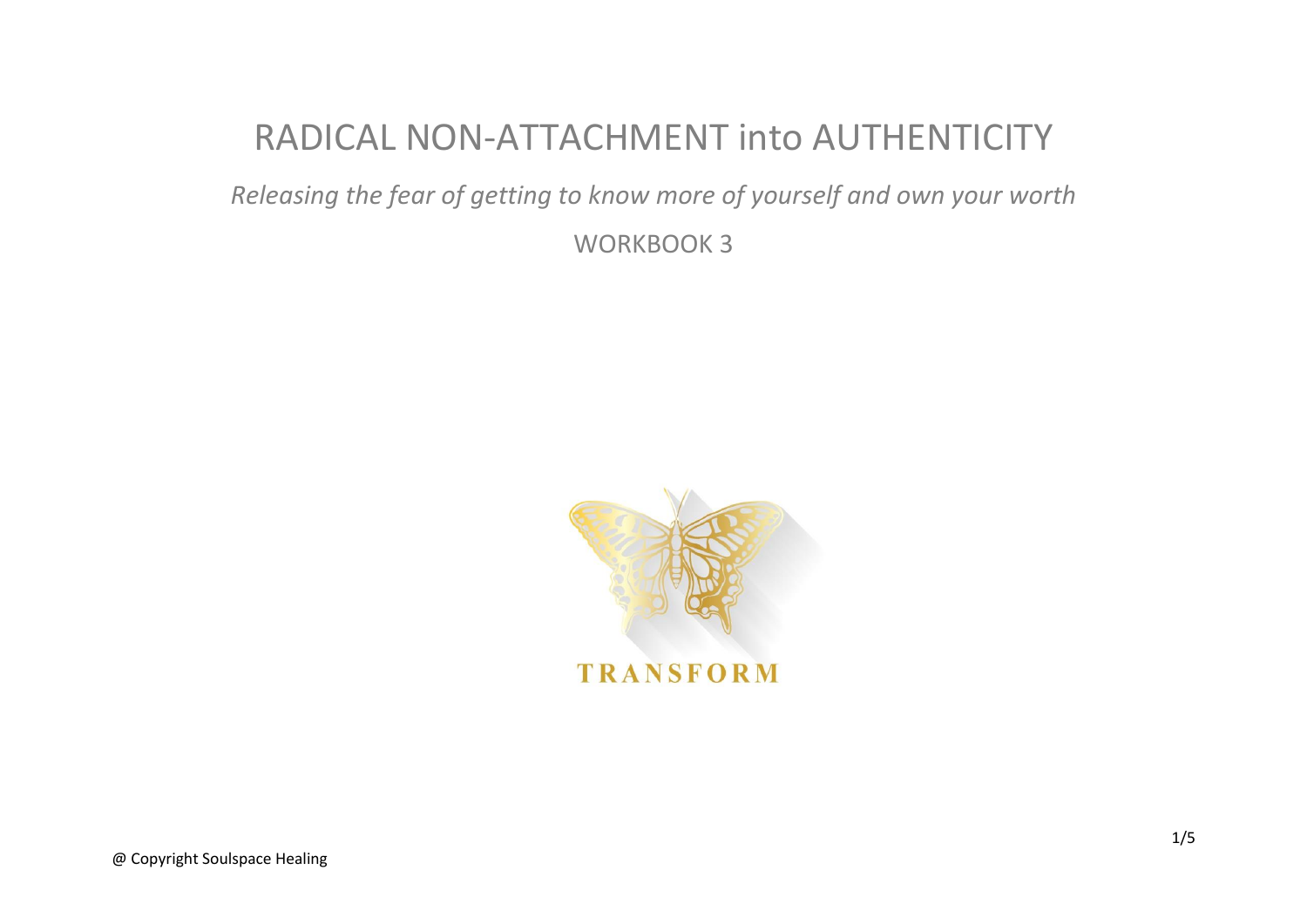Radical Non-attachment is about letting go of our experiences that no longer serve you as you welcome knowing more about yourself.

As you come to see that it is your associations that keep the patterns and habits repeating and that you can actually change them now with no fear or rejection or abandonment, you will welcome the learning process that in ongoing. This course is about kick starting you into learning to see your emotions differently. They are not fixed. They can be changed to what serves you better.

You can redefine yourself transcending fears, shame, victimhood from the past. We can really come to see ourselves differently, being appreciative of our painful experiences and being grateful to all those who played a part in it.

As we see this bigger picture, as we allow ourselves to hold a different perspective, we connect to our deeper worth and Higher Mind.

The Higher Mind or Universe, or God or All That is, holds infinite intelligence. The Higher Mind guides our Physical Mind as we carry out our day to day activities. The Higher Mind is better able to do this when we have radical non-attachment.

When we have let go of the expectations we hold, when we do not insist on our physical mind expectations, we allow our Higher Mind guide the very best outcome for our highest good in all areas of our life as we choose.

In this module, you will learn the value of Radical Non-Attachment and how to use it. You learn to feel more love within you, and you allow your new definitions to flow and settle within and around you.

Stay kind and be gentle to yourself as you work with this module. Feel free to reach out to me in my group for extra support.

**Before you carry on with this module, I ask you now to spend 2/3mins in some body movement. It could be a stretching of your arms and legs sitting down or lying down or some jumps. You could do a short dance to your favourite fast paced song. This is important to shake loose tensions in the body. This is key. Movement is a key tool our body uses to regulate itself naturally. This movement will calm you & get you ready for the next set of exercises.**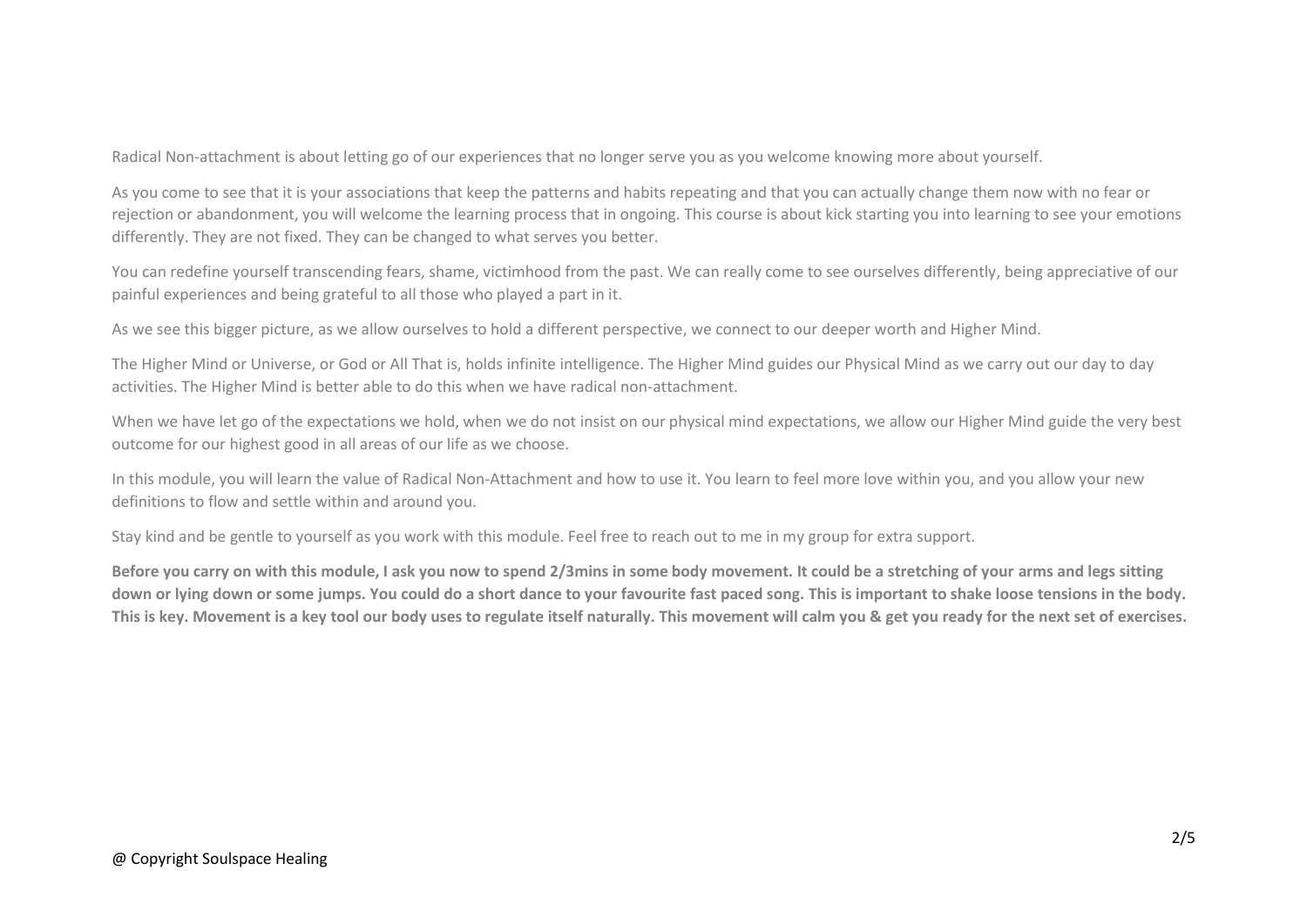## **1. Practicing Radical Non-Attachment into Authenticity**

Find a quiet space to do this exercise. You might want to play some soothing music in the background to create a nice ambience.

Settle down, take some deep breaths till you feel relaxed and calm.

When you are ready, remember the reasons why you have a new intention to start new life themes. The reasons you made in Module 2 Question (6).

The old patterns were your old life story.

Now write down 3 goals that you want to achieve. Do not dwell on external factors or on the "how" you will achieve them or on "how" they will come to pass. The "how" will unfold step by step as you go. I really stress this point. At that moment, that time when we are setting own goals, we are using our imaginations creatively and it has nothing to do with the "how". Take deep breaths and just focus on what you would desire in your life, what you would like your life to look like, to feel like. Just Look into your heart and be kind with yourself. Take deep breaths and from this place write down 3 goals each for short term (in next 6 months/1 year), Medium term, (next 2-5 years) and Long term, (next 5 years and beyond).

Allow your goals to include emotional aspects of your life such as who you need to forgive or who you need to stop trying to fix or rescue. Also, what emotional state you want to be in.

a) Short term

b) Medium term

c) Long term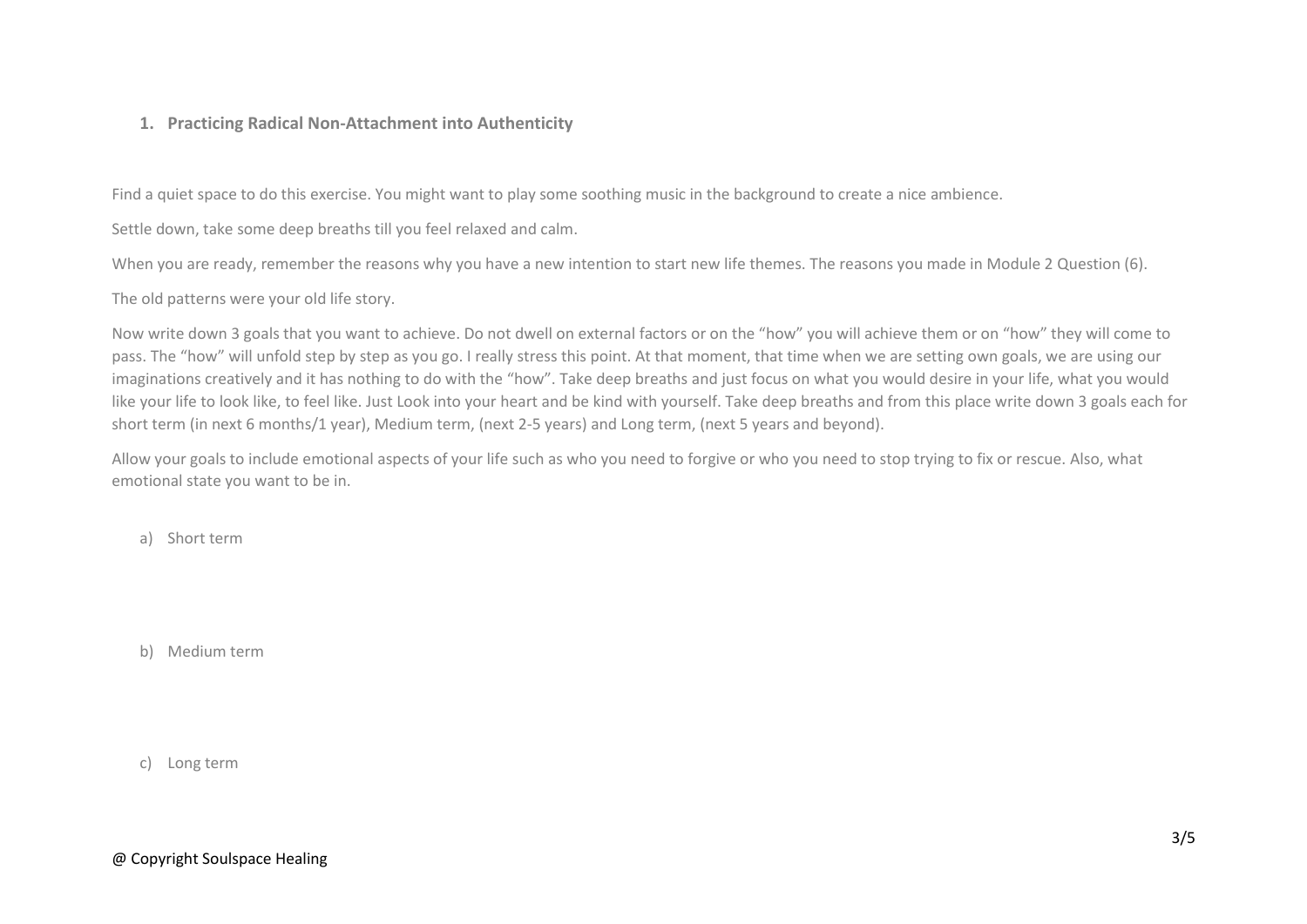*2. What does my new life story look like? (with your new goals, describe the life that most excites you now, the different aspects, personal, career, fun etc)*